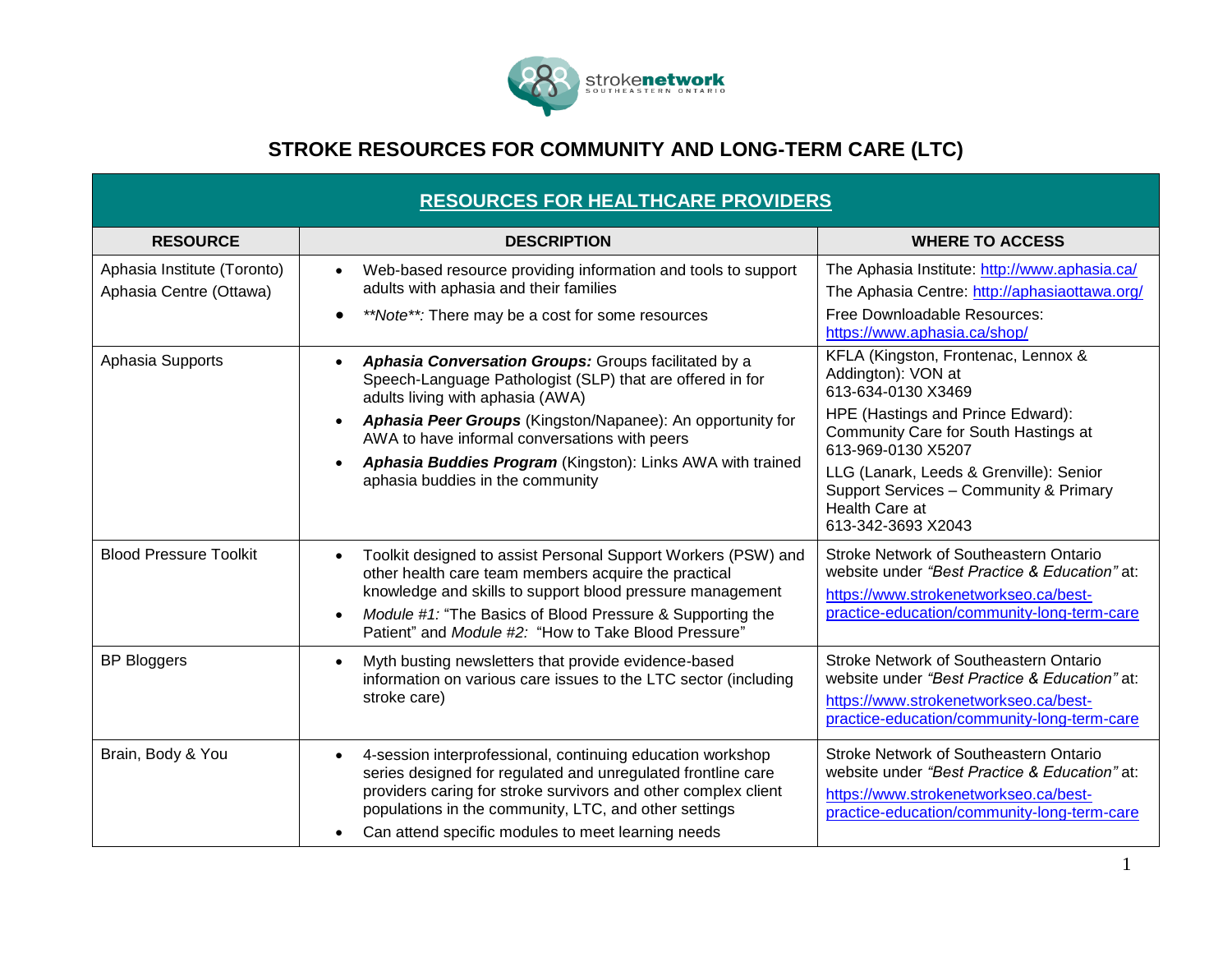

| <b>RESOURCE</b>                                                          | <b>DESCRIPTION</b>                                                                                                                                                                                                                                                                                    | <b>WHERE TO ACCESS</b>                                                                                                                                                                                               |
|--------------------------------------------------------------------------|-------------------------------------------------------------------------------------------------------------------------------------------------------------------------------------------------------------------------------------------------------------------------------------------------------|----------------------------------------------------------------------------------------------------------------------------------------------------------------------------------------------------------------------|
| <b>Canadian Stroke Best</b><br>Practices                                 | Includes links to various Implementation resources and<br>$\bullet$<br>Knowledge Translation Tools (including outcome measurement)<br>Includes "Rehabilitation and Recovery following Stroke" and<br>"Transitions and Community Participation following Stroke"                                       | <b>Canadian Stroke Best Practice</b><br>Recommendations at Heart & Stroke<br>Foundation of Canada:<br>www.strokebestpractices.ca                                                                                     |
| <b>Canadian Stroke</b><br>Community-based<br>Exercise<br>Recommendations | Evidence-based resource designed to help safely incorporate<br>$\bullet$<br>exercise programs in the community for individuals who have<br>experienced a stroke<br>Includes 8 recommendations, "At-a-Glance" document, and<br>"Choosing a Community Exercise Program After Stroke"<br>companion guide | KITE- University Health Network website under<br>"Resources" at:<br>https://kite-uhn.com/can-stroke-community-<br>based-exercise-recommendations                                                                     |
| <b>Community Stroke</b><br><b>Rehabilitation Program</b>                 | Eligible stroke survivors will be considered for enhanced<br>$\bullet$<br>Physiotherapy (PT), Occupational Therapy (OT), Social Work<br>(SW) and SLP services through Home and Community Care<br>following discharge<br>**Note**: Stroke survivors in LTC are eligible for this service               | Stroke Network of Southeastern Ontario<br>website under "Best Practice & Education" at:<br>https://www.strokenetworkseo.ca/best-<br>practice-education/rehabilitation                                                |
| Driving After Stroke in<br>Ontario                                       | Intended to help understand the process required to return to<br>$\bullet$<br>driving and to connect with relevant supports & services<br>Section for those unable to resume driving after stroke, aphasia-<br>friendly algorithms for returning to driving, and information on<br>driving After TIA  | Stroke Network of Southeastern Ontario<br>website under "Community Supports" at:<br>https://www.strokenetworkseo.ca/community-<br>supports                                                                           |
| Evidence Based Review of<br><b>Stroke Rehabilitation</b><br>(EBRSR)      | Website targeted at rehabilitation professionals delivering stroke<br>care<br>Tools and resources based on best practice<br>$\bullet$                                                                                                                                                                 | <b>EBRSR</b> website at:<br>http://www.ebrsr.com/                                                                                                                                                                    |
| Heart and Stroke - Best<br><b>Practice Webinars</b>                      | A series of webinars presented by Heart and Stroke focusing on<br>$\bullet$<br>various cardiac and stroke topics                                                                                                                                                                                      | Heart and Stroke Foundation of Canada at:<br>https://www.strokebestpractices.ca/resources/<br>webinars                                                                                                               |
| Patient Journey Map                                                      | Visually displays the stroke recovery journey<br>$\bullet$<br>Resources listed on reverse to prompt discussions/teaching with<br>$\bullet$<br>patients/families with respect to recovery, transitions, supports &<br>service                                                                          | Stroke Network of Southeastern Ontario<br>website under "Best Practices & Education" at:<br>https://www.strokenetworkseo.ca/sites/default/f<br>iles/files/southeastern_stroke-<br>handout 8.5x11 may2018 inhouse.pdf |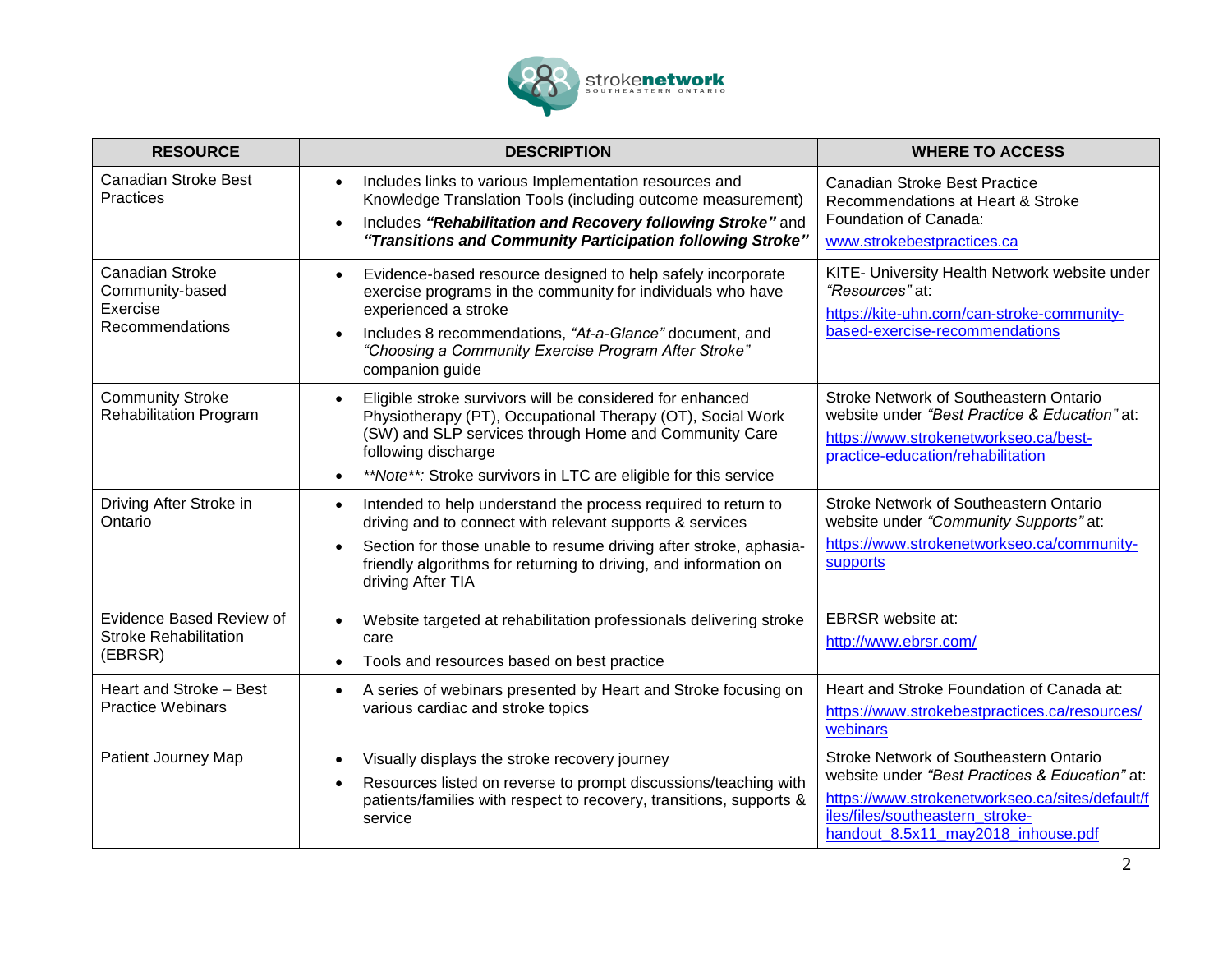

| <b>RESOURCE</b>                                                                              | <b>DESCRIPTION</b>                                                                                                                                                                                                                                                                                                                                                                              | <b>WHERE TO ACCESS</b>                                                                                                                                                                                                              |
|----------------------------------------------------------------------------------------------|-------------------------------------------------------------------------------------------------------------------------------------------------------------------------------------------------------------------------------------------------------------------------------------------------------------------------------------------------------------------------------------------------|-------------------------------------------------------------------------------------------------------------------------------------------------------------------------------------------------------------------------------------|
| <b>Quality-Based Procedures:</b><br>Clinical Handbook for<br>Stroke (Acute & Postacute)      | A compendium of the evidence-based rationale and clinical<br>$\bullet$<br>consensus for best practice stroke care.                                                                                                                                                                                                                                                                              | Health Quality Ontario Handbook:<br>http://health.gov.on.ca/en/pro/programs/ecfa/d<br>ocs/qbp_stroke.pdf                                                                                                                            |
| <b>Registered Nurses</b><br><b>Association Of Ontario</b><br>(RNAO)                          | Evidence-based practices in LTC; section specific to stroke<br>$\bullet$<br>Additional RNAO resources include best practice<br>$\bullet$<br>recommendations for transitions, stroke care, self-management,<br>smoking cessation, client-centered care, oral health, and<br>continence                                                                                                           | LTC Best Practices Toolkit at RNAO website:<br>http://ltctoolkit.rnao.ca/clinical-topics/chronic-<br>disease-management/stroke<br>RNAO website at:<br>http://rnao.ca/bpg                                                            |
| Return to Work Toolkit                                                                       | Assistance to navigate the process of returning to work<br>$\bullet$<br>Local and provincial resources that provide guidance, support<br>$\bullet$<br>and assistance<br>An online self-assessment guide to focus individual recovery<br>$\bullet$<br>efforts and provide information about ability or readiness to<br>return to work                                                            | Stroke Network of Southeastern Ontario<br>website under "Community Supports" at:<br>https://www.strokenetworkseo.ca/community-<br>supports                                                                                          |
| Shared Work Day and<br><b>Field Training Stroke</b><br><b>Educational Support</b><br>Program | Professional education stroke fund designed to facilitate the<br>$\bullet$<br>development of individual or group stroke-specific knowledge,<br>expertise and networking                                                                                                                                                                                                                         | Stroke Network of Southeastern Ontario<br>website under "Best Practice & Education" at:<br>https://www.strokenetworkseo.ca/best-<br>practice-and-education/education-opportunities                                                  |
| SouthEasthealthline -<br><b>Stroke Resources</b><br><b>AND Vascular Health</b><br>Resources  | <b>Stroke Resources and Vascular Health Resources</b><br>$\bullet$<br>This database provides links to resources for healthcare<br>$\bullet$<br>providers/stroke survivors/caregivers                                                                                                                                                                                                            | Stroke Resources at SouthEasthealthline:<br>https://www.southeasthealthline.ca/libraryCont<br>ent.aspx?id=21291<br>Vascular Resources at SouthEasthealthline:<br>http://www.southeasthealthline.ca/libraryConte<br>nt.aspx?id=20754 |
| <b>Stroke Best Practice Care</b><br>Plans - LTC                                              | Provincially developed best practice care plans designed for<br>$\bullet$<br><b>LTC Homes</b><br>Integrate scales/scores for the MDS-RAI<br>$\bullet$<br>Topics include: Communication, cognition, perception,<br>$\bullet$<br>depression, mobility & transfers, ADLs, skin care & hygiene,<br>pain, bowel & bladder continence, hydration/meals/special diets,<br>leisure and behaviour change | Stroke Network of Southeastern Ontario<br>website under "Best Practice & Education" at:<br>https://www.strokenetworkseo.ca/best-<br>practice-education/community-long-term-care                                                     |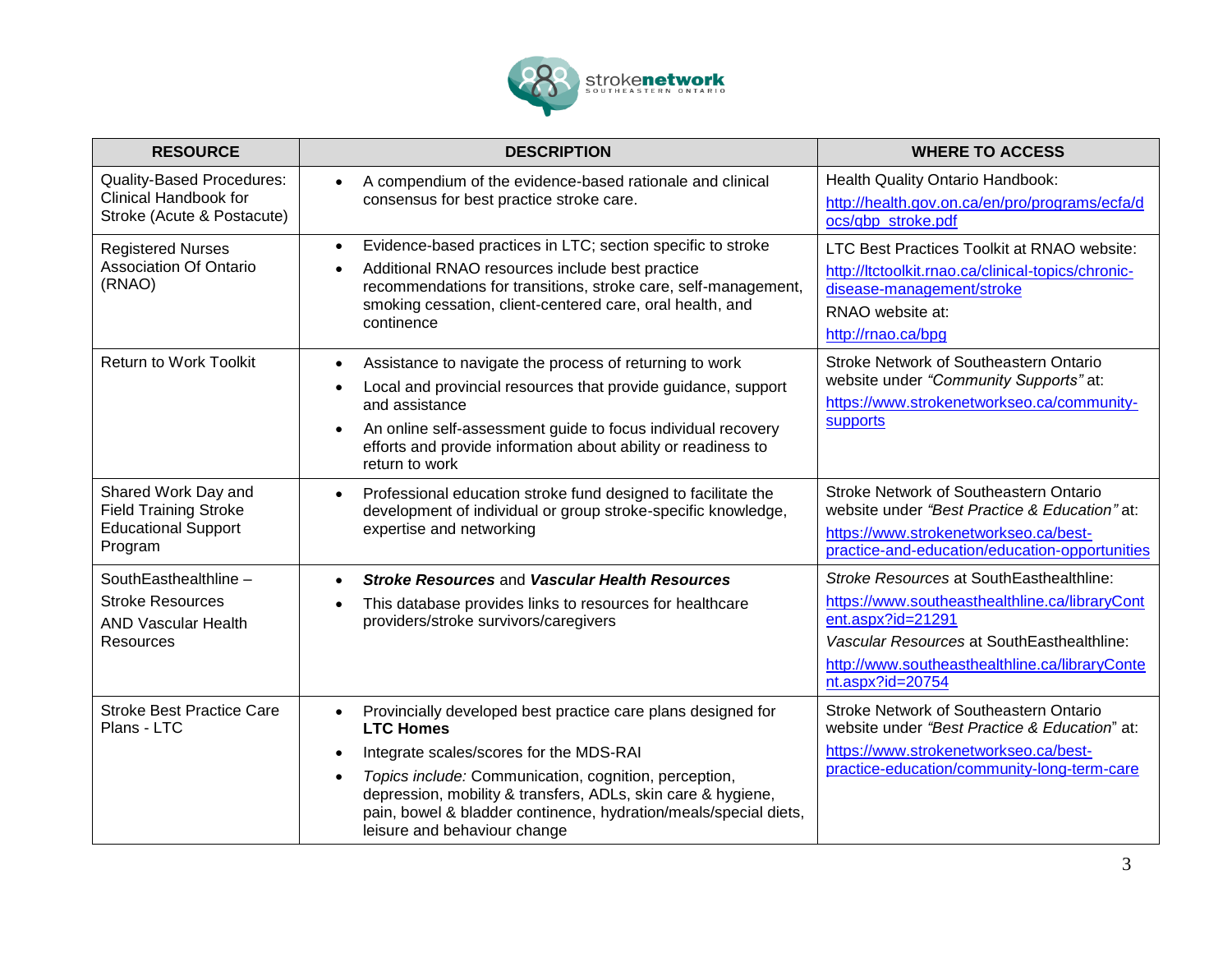

| <b>RESOURCE</b>                                                                   | <b>DESCRIPTION</b>                                                                                                                                                                                                                                                                                                                                                                    | <b>WHERE TO ACCESS</b>                                                                                                                                                                                |
|-----------------------------------------------------------------------------------|---------------------------------------------------------------------------------------------------------------------------------------------------------------------------------------------------------------------------------------------------------------------------------------------------------------------------------------------------------------------------------------|-------------------------------------------------------------------------------------------------------------------------------------------------------------------------------------------------------|
| <b>Stroke Education Posters</b>                                                   | Education posters targeted at front-line care providers<br>Nine topics: Communication, safe feeding/oral care, blood<br>pressure, wheelchair seating, cognition/perception, meaningful<br>activity, post-stroke depression, behaviour changes, stroke risks<br>and impacts                                                                                                            | Stroke Network of Southeastern Ontario<br>website under "Best Practice & Education" at:<br>http://strokenetworkseo.ca/best-practice-<br>education/long-term-care-community                            |
| <b>Stroke Engine</b>                                                              | Resource providing information to healthcare professionals on<br>assessments and interventions in stroke care                                                                                                                                                                                                                                                                         | Stroke Engine website at:<br>http://strokengine.ca/                                                                                                                                                   |
| Stroke Network of<br>Southeastern Ontario                                         | One of 11 provincial networks supporting implementation &<br>sustainability of stroke care best practices across the continuum<br>of care<br>Includes information on all upcoming education events as well<br>as current and past projects and links to other useful sites<br>Includes section "Community Supports", "Community & Long-<br>term Care" and "Navigations & Transitions" | <b>Stroke Network of Southeastern Ontario</b><br>website at:<br>http://strokenetworkseo.ca                                                                                                            |
| <b>Taking Action for Optimal</b><br>Community and Long-Term<br><b>Stroke Care</b> | A resource developed through the Heart & Stroke Foundation to<br>support front line caregivers (e.g. PSW)<br>Modules provide information on various aspects of care<br>provision in Community and LTC                                                                                                                                                                                 | Modules through Heart & Stroke Foundation:<br>https://www.strokebestpractices.ca/resources/<br>professional-resources/tacls                                                                           |
| Your Stroke Journey<br>Check In                                                   | Self-help, self-assessment questionnaire that helps stroke<br>$\bullet$<br>survivors and caregivers to identify their care and support needs<br>as well as providing a method to assess their recovery journey                                                                                                                                                                        | Stroke Network of Southeastern Ontario<br>website under "Community Supports" at:<br>https://www.strokenetworkseo.ca/sites/default/f<br>iles/files/your stroke journey check in septe<br>mber_2019.pdf |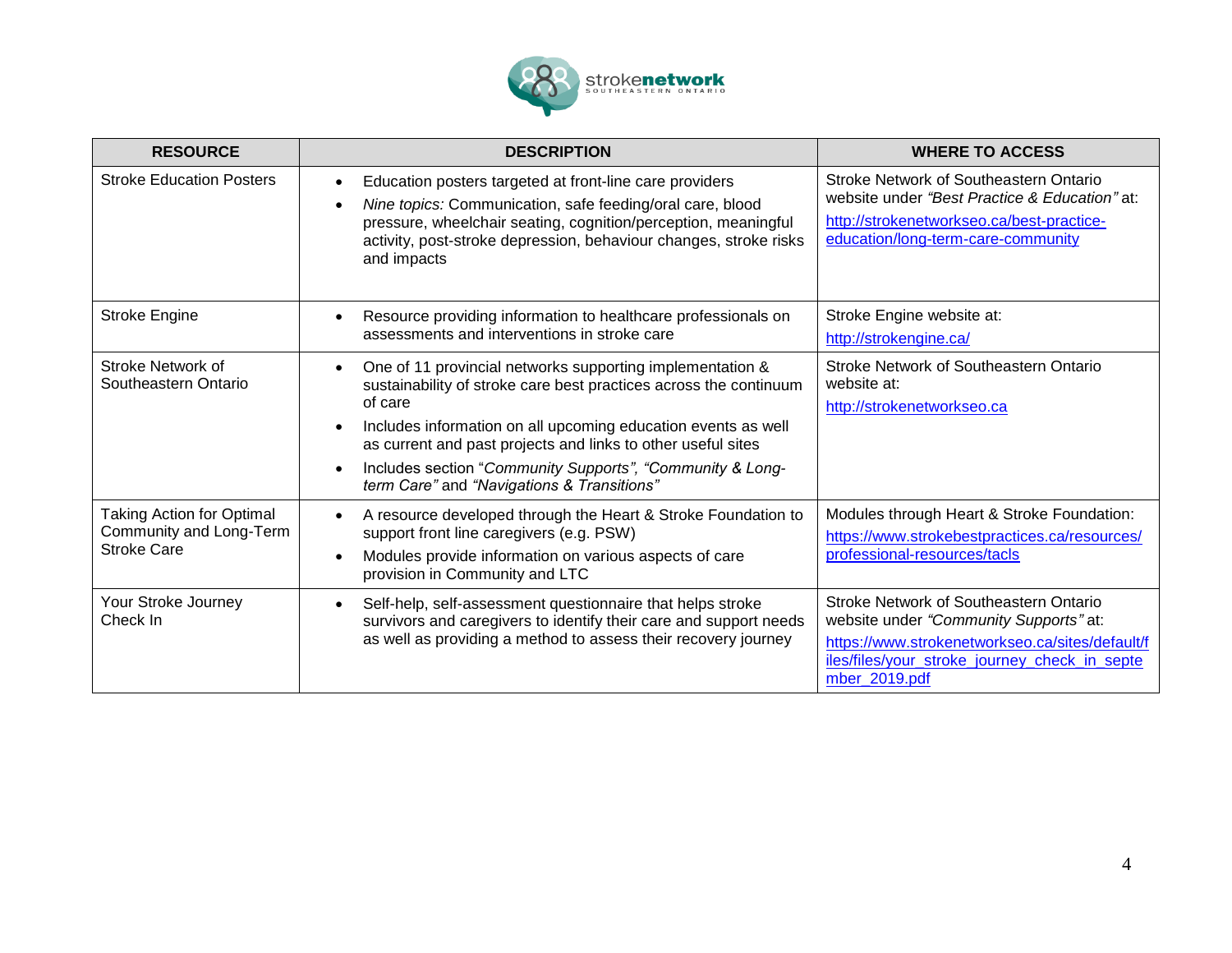

## **APPENDIX A: RESOURCES FOR CLIENTS AND FAMILIES**

| <b>RESOURCE</b>                                                 | <b>DESCRIPTION</b>                                                                                                                                                                                                                                                                                                                                                                      | <b>WHERE TO ACCESS</b>                                                                                                                                                                                               |
|-----------------------------------------------------------------|-----------------------------------------------------------------------------------------------------------------------------------------------------------------------------------------------------------------------------------------------------------------------------------------------------------------------------------------------------------------------------------------|----------------------------------------------------------------------------------------------------------------------------------------------------------------------------------------------------------------------|
| Amy's Speech & Language<br>Therapy Inc.                         | Free downloads of aphasia resources<br>$\bullet$                                                                                                                                                                                                                                                                                                                                        | Amy's Speech & Language Therapy Inc.:<br>https://www.amyspeechlanguagetherapy.co<br>m/free-slp-downloads.html                                                                                                        |
| Aphasia Institute (Toronto)<br>Aphasia Centre (Ottawa)          | Information and tools to support adults with aphasia and their<br>$\bullet$<br>families                                                                                                                                                                                                                                                                                                 | The Aphasia Institute:<br>http://www.aphasia.ca/<br>The Aphasia Centre:<br>http://aphasiaottawa.org/<br>Free downloadable resources:<br>https://www.aphasia.ca/shop/                                                 |
| Aphasia Supports                                                | Aphasia Conversation Groups: Groups facilitated by a Speech-<br>$\bullet$<br>Language Pathologist (SLP) for adults living with aphasia (AWA)<br>Aphasia Peer Groups (Kingston/Napanee): An opportunity for<br>$\bullet$<br>AWA to have informal conversations with peers<br>Aphasia Buddies Program (Kingston): Links AWA with trained<br>$\bullet$<br>aphasia buddies in the community | KFLA: VON Greater Kingston at<br>613-634-0130 X3469<br>HPE: Community Care for South Hastings<br>at 613-969-0130 X5207<br>LLG: Senior Support Services - Community<br>& Primary Health Care at<br>613-342-3693 X2043 |
| Caregivers' Guide to<br><b>Stroke Recovery</b>                  | Comprehensive guide developed by March of Dimes for stroke<br>$\bullet$<br>survivors and caregivers<br>Includes practical tips for daily living, relevant medical information,<br>$\bullet$<br>and stories from caregivers and survivors                                                                                                                                                | Stroke Network of Southeastern Ontario<br>website under "Community Supports" at:<br>https://www.strokenetworkseo.ca/communit<br>y-supports                                                                           |
| Choosing a Community<br>Exercise Program after<br><b>Stroke</b> | Companion guide based off the Canadian Stroke Community-<br>$\bullet$<br>based Exercise Recommendations<br>A guide to assist people with stroke and their caregivers to select<br>$\bullet$<br>a community-based exercise program that will meet their needs                                                                                                                            | KITE- University Health Network website<br>under "Resources" at:<br>https://kite-uhn.com/can-stroke-community-<br>based-exercise-recommendations                                                                     |
| <b>Driving After Stroke</b>                                     | Intended to help stroke survivors (and families) understand the<br>$\bullet$<br>process required to return to driving and to connect with relevant<br>supports & services<br>Section for those unable to resume driving after stroke, aphasia-<br>$\bullet$<br>friendly algorithms, and information on driving After TIA                                                                | Stroke Network of Southeastern Ontario<br>website under "Community Supports" at:<br>https://www.strokenetworkseo.ca/communit<br>y-supports                                                                           |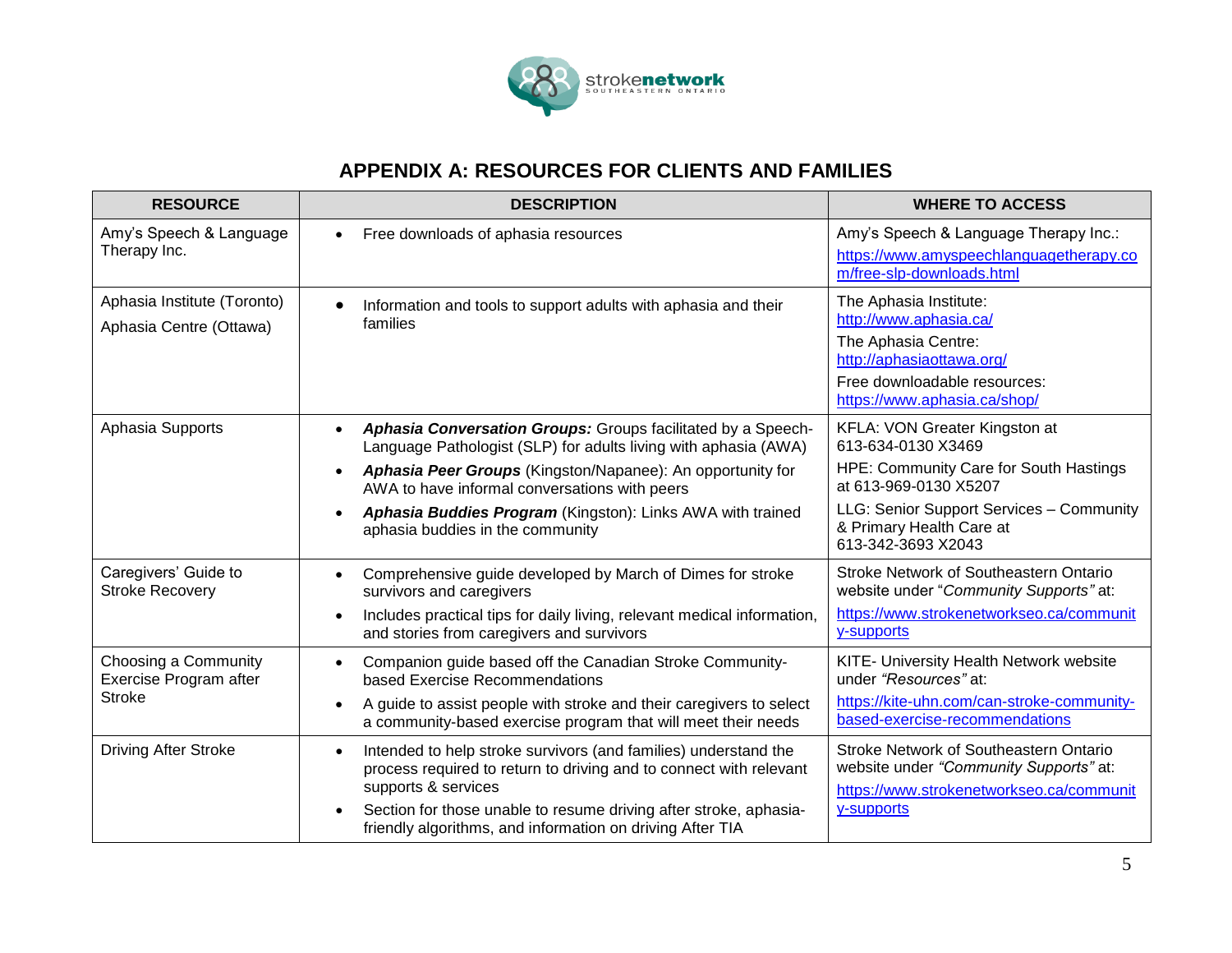

| <b>RESOURCE</b>                                            | <b>DESCRIPTION</b>                                                                                                                                                                                                                                                                                                                                                     | <b>WHERE TO ACCESS</b>                                                                                                                                                                                       |
|------------------------------------------------------------|------------------------------------------------------------------------------------------------------------------------------------------------------------------------------------------------------------------------------------------------------------------------------------------------------------------------------------------------------------------------|--------------------------------------------------------------------------------------------------------------------------------------------------------------------------------------------------------------|
| Healthline - Stroke<br><b>Resources</b>                    | Stroke Resources tab provides information for persons living with<br>$\bullet$<br>the effects of stroke and families/caregivers<br>Ten different domains including communication, a child with a<br>$\bullet$<br>stroke, financial & social supports, transportation, and health                                                                                       | Southeast Healthline at:<br>http://strokeresources.southeasthealthline.c<br>$\mathbf{a}$                                                                                                                     |
| <b>Heart &amp; Stroke Foundation</b><br>Publications (HSF) | Several publications are available through the HSF including:<br>$\bullet$<br>Your Stroke Journey<br>$\Omega$<br>Stroke in Young Adults (includes returning to work/school)<br>$\circ$<br>A Family Guide to Pediatric Stroke<br>$\circ$<br>Additional information sheets, interactive programs and booklets<br>$\bullet$<br>(i.e. information on driving after stroke) | Heart & Stroke website at:<br><b>Heart &amp; Stroke Publications</b>                                                                                                                                         |
| Living with Stroke<br>Programs                             | Six-week self-management program developed by the HSF for<br>$\bullet$<br>individuals with stroke and family/informal caregivers living in the<br>community<br>Information on next program can be obtained by contacting the<br>$\bullet$<br>relevant Stroke Support Group Facilitator                                                                                 | KFLA: VON at 613-634-0130 X3469<br>HPE: CSSH at 613-969-0130 X5207<br>LLG: CPHC at 613-342-3693 X2043                                                                                                        |
| March of Dimes - After<br>Stroke Program                   | March of Dimes program for persons living with the effects of<br>$\bullet$<br>stroke and their families/informal caregivers<br>Includes information on stroke as well as virtual resources<br>$\bullet$                                                                                                                                                                | March of Dimes at:<br>https://www.marchofdimes.ca/en-<br>ca/programs/afterstroke                                                                                                                             |
| Patient Journey Map                                        | Displays the stroke recovery journey<br>$\bullet$<br>Includes a listing of potential supports and services on the reverse<br>$\bullet$<br>side                                                                                                                                                                                                                         | Stroke Network of Southeastern Ontario<br>website under "Community Supports" at:<br>https://www.strokenetworkseo.ca/sites/defa<br>ult/files/files/southeastern stroke-<br>handout 8.5x11 may2018 inhouse.pdf |
| <b>Return to Work Toolkit</b>                              | Assistance to navigate the process of returning to work<br>$\bullet$<br>Local/provincial resources that provide guidance, support and<br>$\bullet$<br>assistance<br>An online self assessment guide to focus recovery efforts and<br>provide information on ability/readiness to return to work                                                                        | Stroke Network of Southeastern Ontario<br>website under "Community Supports" at:<br>https://www.strokenetworkseo.ca/communit<br>y-supports                                                                   |
| <b>Stroke Specific Exercise</b><br>Programs                | Community-based exercise programs adapted to the needs of<br>persons living with the effects of stroke                                                                                                                                                                                                                                                                 | KFLA: VON at 613-634-0130 X3414<br>HPE: VON at 613-392-4181 X5350<br>LLG: CPHC at 613-342-3693 X2303                                                                                                         |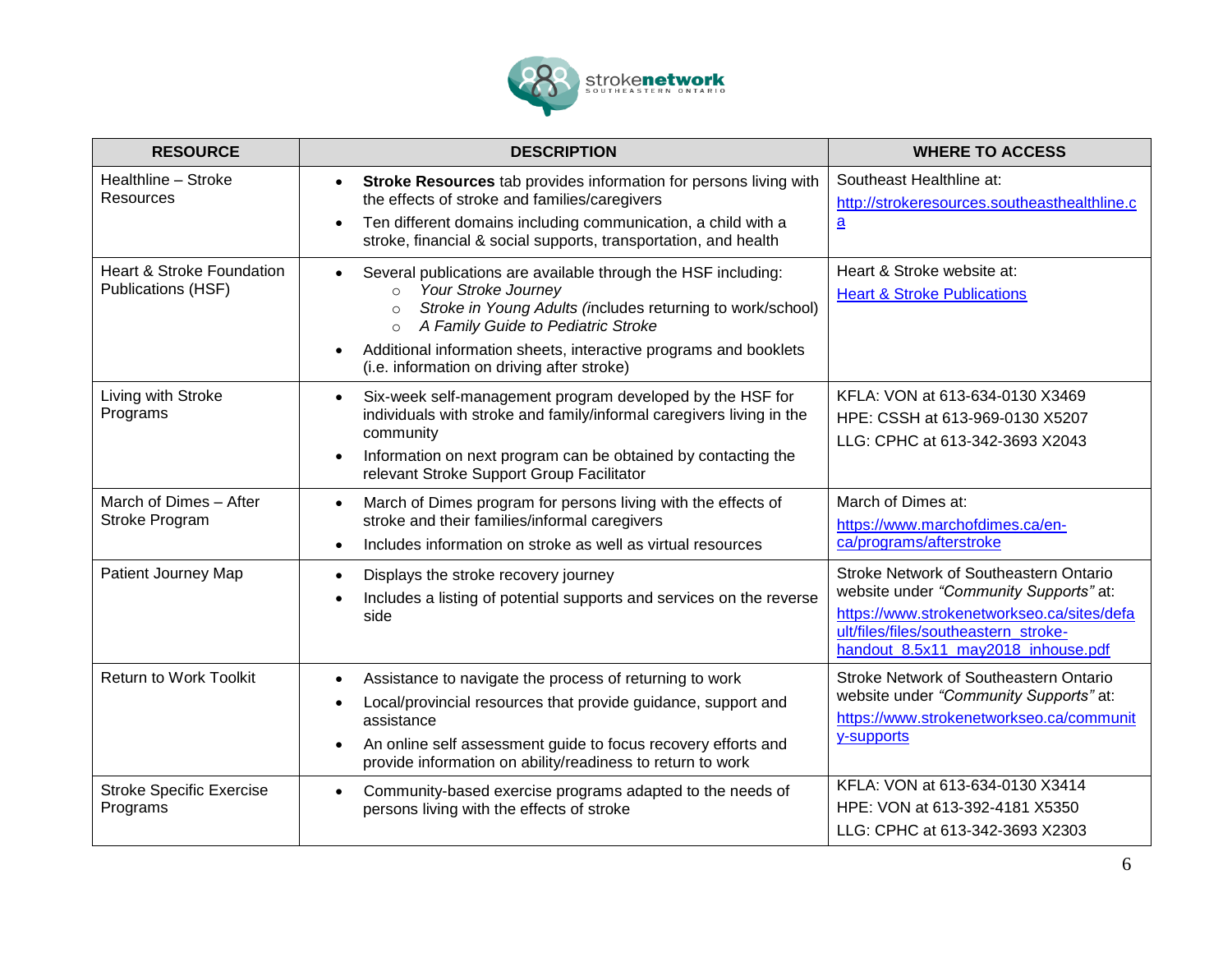

| <b>RESOURCE</b>                            | <b>DESCRIPTION</b>                                                                                                                                                                                                                                                                                                                                                                                                                             | <b>WHERE TO ACCESS</b>                                                                                                                                                                                |
|--------------------------------------------|------------------------------------------------------------------------------------------------------------------------------------------------------------------------------------------------------------------------------------------------------------------------------------------------------------------------------------------------------------------------------------------------------------------------------------------------|-------------------------------------------------------------------------------------------------------------------------------------------------------------------------------------------------------|
| <b>Stroke Support Groups -</b><br>Regional | Professionally facilitated support groups for persons in the<br>$\bullet$<br>community living with the effects of stroke and family/informal<br>caregivers<br>These groups may also be of interest to families of persons living                                                                                                                                                                                                               | Stroke Network of Southeastern Ontario<br>website under "Community Supports" at:<br>https://www.strokenetworkseo.ca/communit<br>y-supports                                                            |
|                                            | with the effects of stroke residing in LTC<br>Free service and transportation may be supported<br>$\bullet$                                                                                                                                                                                                                                                                                                                                    | KFLA: VON at 613-634-0130 X3469<br>HPE: CSSH at 613-969-0130 X5207<br>LLG: CPHC at 613-342-3693 X2043                                                                                                 |
| <b>Stroke Engine</b>                       | User-friendly site that provides information on various aspects of<br>$\bullet$<br>recovery, including survivor stories                                                                                                                                                                                                                                                                                                                        | Stroke Engine website at:<br>https://strokengine.ca/en/                                                                                                                                               |
| <b>Stroke Prevention Clinics</b><br>(SPC)  | Outpatient clinics for people living in the community who are at<br>$\bullet$<br>risk of having a TIA or stroke or who have risk factors for stroke<br>Physician referral required<br>$\bullet$<br>Locations:<br>$\bullet$<br><b>Kingston General Hospital</b><br>$\circ$<br><b>Brockville General Hospital</b><br>$\circ$<br>Perth & Smiths Falls District Hospital (Perth site)<br>$\Omega$<br><b>Belleville General Hospital</b><br>$\circ$ | Stroke Network of Southeastern Ontario<br>website under "About" at:<br>http://strokenetworkseo.ca/about-us/stroke-<br>prevention-clinics                                                              |
| Your Stroke Journey<br>Check In            | Self-help, self-assessment questionnaire that helps stroke<br>$\bullet$<br>survivors and caregivers identify their care and support needs<br>Provides a method to assess their recovery journey<br>$\bullet$                                                                                                                                                                                                                                   | Stroke Network of Southeastern Ontario<br>website under "Community Supports" at:<br>https://www.strokenetworkseo.ca/sites/defa<br>ult/files/files/your_stroke_journey_check_in_<br>september_2019.pdf |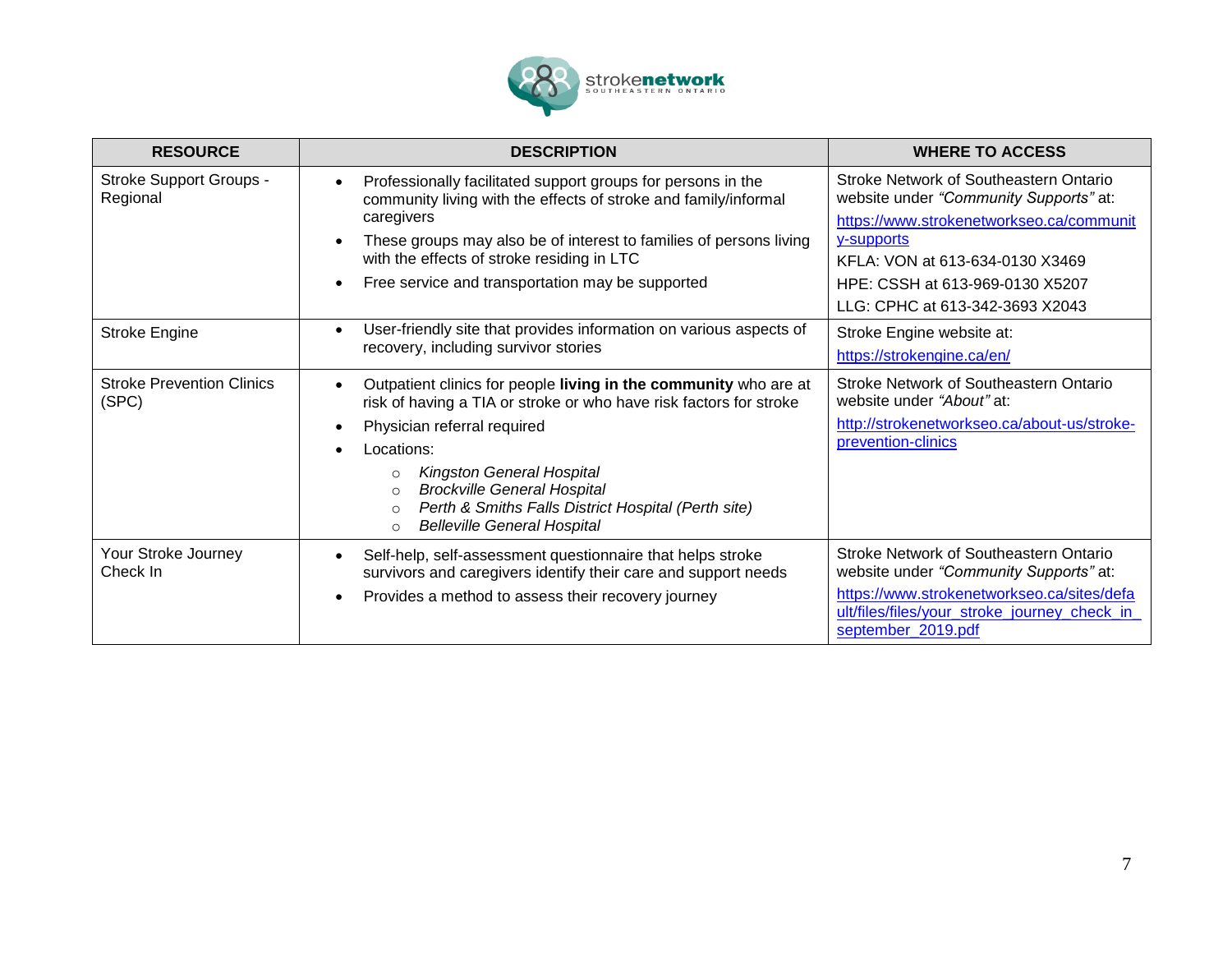

## **APPENDIX B: BOOKS**

| <b>TITLE</b>                                                                                      | <b>AUTHOR</b>                  | <b>DESCRIPTION</b>                                                                          |
|---------------------------------------------------------------------------------------------------|--------------------------------|---------------------------------------------------------------------------------------------|
| <b>One Hundred Names for Love: A Memoir</b>                                                       | Diane Ackerman                 | Autobiographical                                                                            |
| How to Conquer the World with One Hand and An Attitude                                            | Paul Berger                    | Autobiographical                                                                            |
| Where is the Mango Princess: A Journey Back from Brain<br><b>Injury</b>                           | <b>Cathy Crimmins</b>          | Autobiographical                                                                            |
| Don't Leave Me This Way                                                                           | Julia Fox Garrison             | Autobiographical                                                                            |
| <b>The Lone Road Home</b>                                                                         | Millie E. Graham               | Autobiographical                                                                            |
| Walter Gretzky: On Family, Hockey and Healing                                                     | Wayne Gretzky                  | Autobiographical                                                                            |
| <b>Locked In Locked Out</b>                                                                       | Shawn Jennings                 | Autobiographical                                                                            |
| Slow Dance: A Story Of Stroke, Love And Disability                                                | <b>Bonnie Klein</b>            | Autobiographical                                                                            |
| My Stroke of Insight: A Brain Scientist's Personal Journey                                        | Jill Bolte Taylor              | Autobiographical                                                                            |
| Swimming Against the Tide/Strong Recovery from Stroke                                             | Nan Unklesbay                  | Autobiographical                                                                            |
| <b>Identity Theft: Rediscovering Ourselves After Stroke</b>                                       | Debra Meyerson                 | Autobiographical                                                                            |
| Tell Me Everything You Don't Remember                                                             | <b>Christine Lee</b>           | Autobiographical                                                                            |
| The Stroke Book: A Guide to Life After Stroke for Survivors<br>and Those Who Care for Them        | June Biermann & Barbara Toohey | Guide                                                                                       |
| Stroke of Hope: Creating the Program You Need to Discover<br>the Results You Want                 | <b>Heather Branscombe</b>      | <b>Concepts of Recovery</b>                                                                 |
| The Brain That Changes Itself: Stories of Personal Triumph<br>from the Frontiers of Brain Science | Norman Doidge                  | Scientists championing<br>neuroplasticity and the people whose<br>lives they've transformed |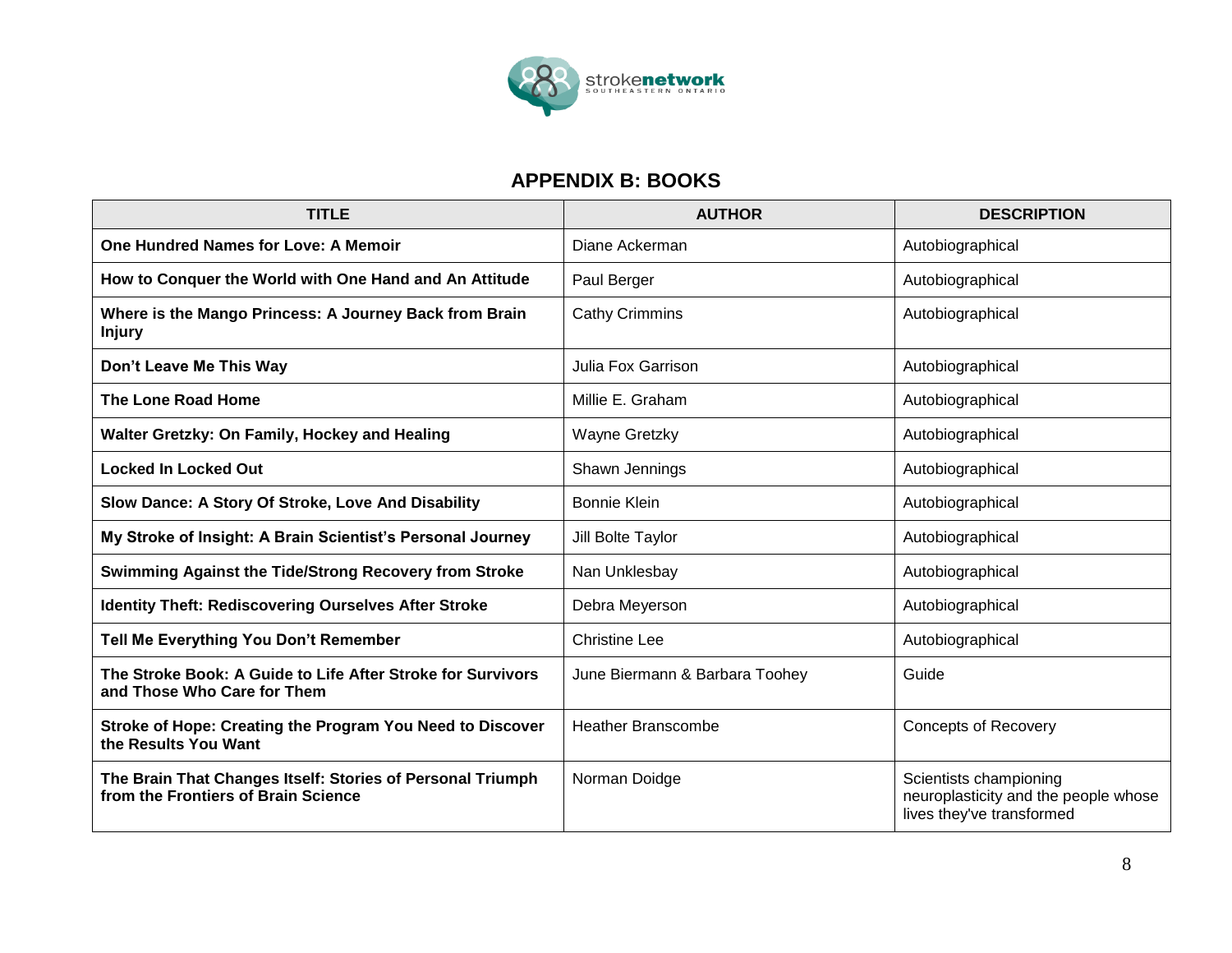

| <b>TITLE</b>                                                                            | <b>AUTHOR</b>                      | <b>DESCRIPTION</b>                                                                                              |
|-----------------------------------------------------------------------------------------|------------------------------------|-----------------------------------------------------------------------------------------------------------------|
| <b>Stronger After Stroke: Your Roadmap to Recovery</b>                                  | Peter G. Levine                    | <b>Concepts of Recovery</b>                                                                                     |
| <b>Healing and Happiness After Stroke</b>                                               | Kari Dahlgren                      | Focus on emotional side of recovery                                                                             |
| <b>Hope After Stroke</b>                                                                | Tsgoyna Tanzman                    | SLP author looking at holistic<br>approach to stroke recovery                                                   |
| The Diving Bell and the Butterfly                                                       | Jean-Dominique Bauby               | Memoir, stroke survivor with locked-<br>in syndrome                                                             |
| <b>Healing the Broken Brain</b>                                                         | Dr. Mike and David Dow             | Authored by psychologist, stroke<br>survivor and SLP. Intersection<br>between hope and science                  |
| <b>Brain Maker</b>                                                                      | Dr. David Perlmutter               | Nutrition and brain health                                                                                      |
| To Root and To Rise: Accepting Brain Injury                                             | Carole J. Starr                    | Specific to brain injury but concepts<br>can also apply to stroke                                               |
| Stroke Phenomenology: Why a Stroke on That Day and<br><b>Under Those Circumstances?</b> | Annie Rochette and Philippe Gaulin | Explores how psychosocial, affective<br>and symbolic factors can be<br>determinants of a stroke's<br>occurrence |